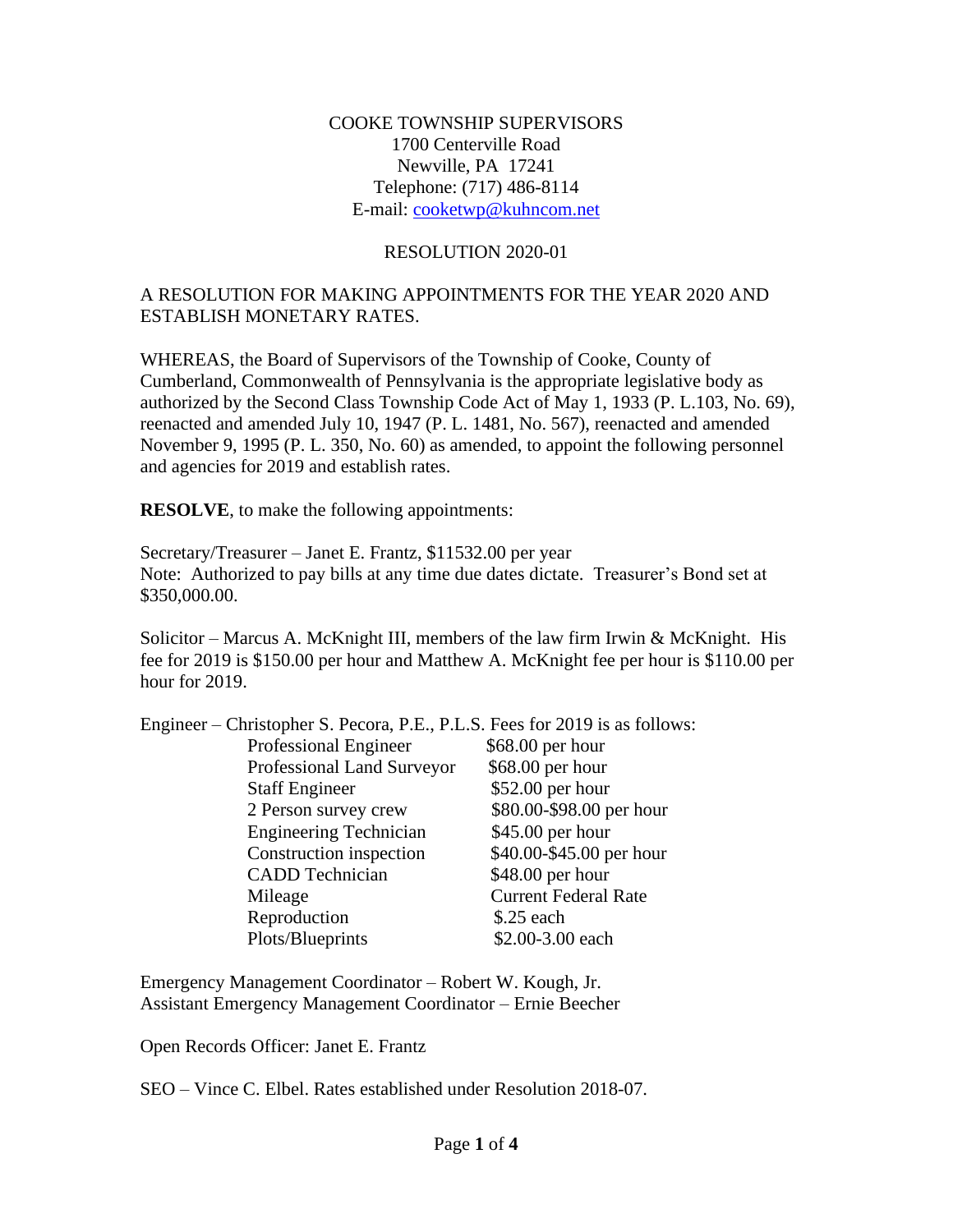Alternate SEO – Jim Maun

Cooke Township Fire Chief – Robert W. Kough, Jr., Township to pay \$20.00 dues to Cumberland County Fire Chief Association.

Fire Protection – Penn Township Volunteer Fire Co., Newville, and Citizens Fire Co. #1, Mt. Holly Springs.

Bank Depository – Orrstown Bank, Stonehedge Plaza, Carlisle, PA 17013

Insurance – PIRMA, H.A. Thomson Co., 961 Pottstown Pike, Chester Springs, PA 19425

Roadmaster – Douglas Kutz, \$17.58

Laborer/Equipment Operator – William H. (Bill) Cornman, \$16.18 per hour

Laborer/Equipment Operator – Anthony Newcomer, \$16.18 per hour

Laborer/Equipment Operator – Douglas Mersch, \$15.00

Laborer - Troy Stoltenburg, \$10.50

Overtime pay for Thanksgiving, Christmas Day and New Year's Day or anytime work hours exceed forty (40) hours in one week, will be at 1½ times hourly rate.

New Hires for General Laborer - \$10.50 minimum (flexible per experience) New Hires for General Laborer-Equipment Operator - \$12.00 per hour minimum (flexible per experience)

## **Building Permit and Township Valuation Permit Resolution 2005-07**:

Twenty (\$20.00) dollars for small projects costing greater than Five Hundred (\$500.00) dollars, but less than One Thousand (\$1000.00) dollars.

Twenty-Five (\$25.00) dollars for projects costing One Thousand (\$1000.00) dollars and five (\$5.00) dollars per One Thousand (\$1000.00) dollars thereafter.

No Cost Valuation Permit for UCC Inspection only, ten (\$10.00) dollars Administration fee.

#### **Review of Subdivision and Land Development Plans**

 Residential Plans: \$350.00 Commercial Plans: \$450.00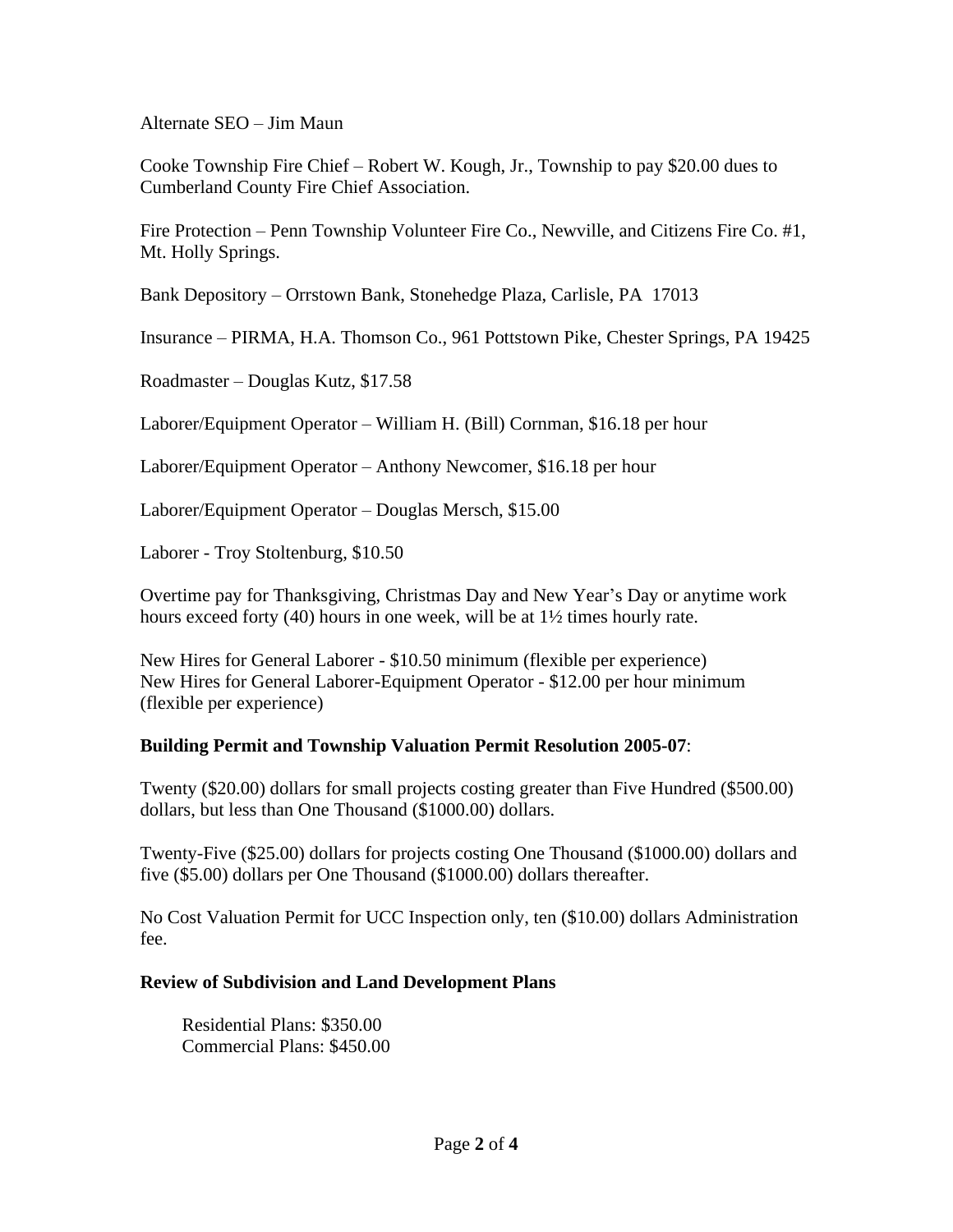Plus, Engineer, Sewage Enforcement Officer, Solicitor review fees, and Cumberland

County Planning Commission review fees and tax parcel number assignment fees.

## **Tax Collector's Service Fees**

| Tax Certification (per year/per parcel)          | \$10.00 |
|--------------------------------------------------|---------|
| Copy of tax bill (per bill)                      | \$1.00  |
| Non-sufficient Funds Checks Returned (per check) | \$30.00 |

Tax Collector's Commission is eight percent set by Resolution 2013-02. Deputy Tax Collector: Pam Burkholder (appointed per ACT 167) Township will pay one half (½) of the Tax Collectors dues and training fees.

Planning Committee Members are: Andre' C. Weltman, Chairman, Robert D Minck, Diane M. Batt and F. Jeffery Schmidt.

Vacancy Board Member is Robert D. Minck.

Supervisors Pay: Batt \$150.00 per month, Strayer \$150.00 per month, and Sangialosi \$150.00 per month.

Note: Working Supervisors: \$17.62 per hour as established on February 24, 2018 by the Township Auditors. Note: Supervisors work in a non-supervisory status at the request of the Roadmaster or in emergencies when the road crew is not available.

\$.57.5 per mile reimbursement for use of private vehicle on township business for township employees.

**WCCOG Representatives:** Primary: Patricia Sangialosi Secondary: Edward Strayer

**Municipal Advisory Board Representatives:** Primary: Edward Strayer Alternate: Andre' C. Weltman

## **County Planning Outreach Representatives:** Edward Strayer

**PSATS Voting Delegate:** Patricia Sangialosi

**Delegates to State PSATS Convention:** Diane M. Batt, Edward H. Strayer, Patricia A. Sangialosi and Janet E. Frantz